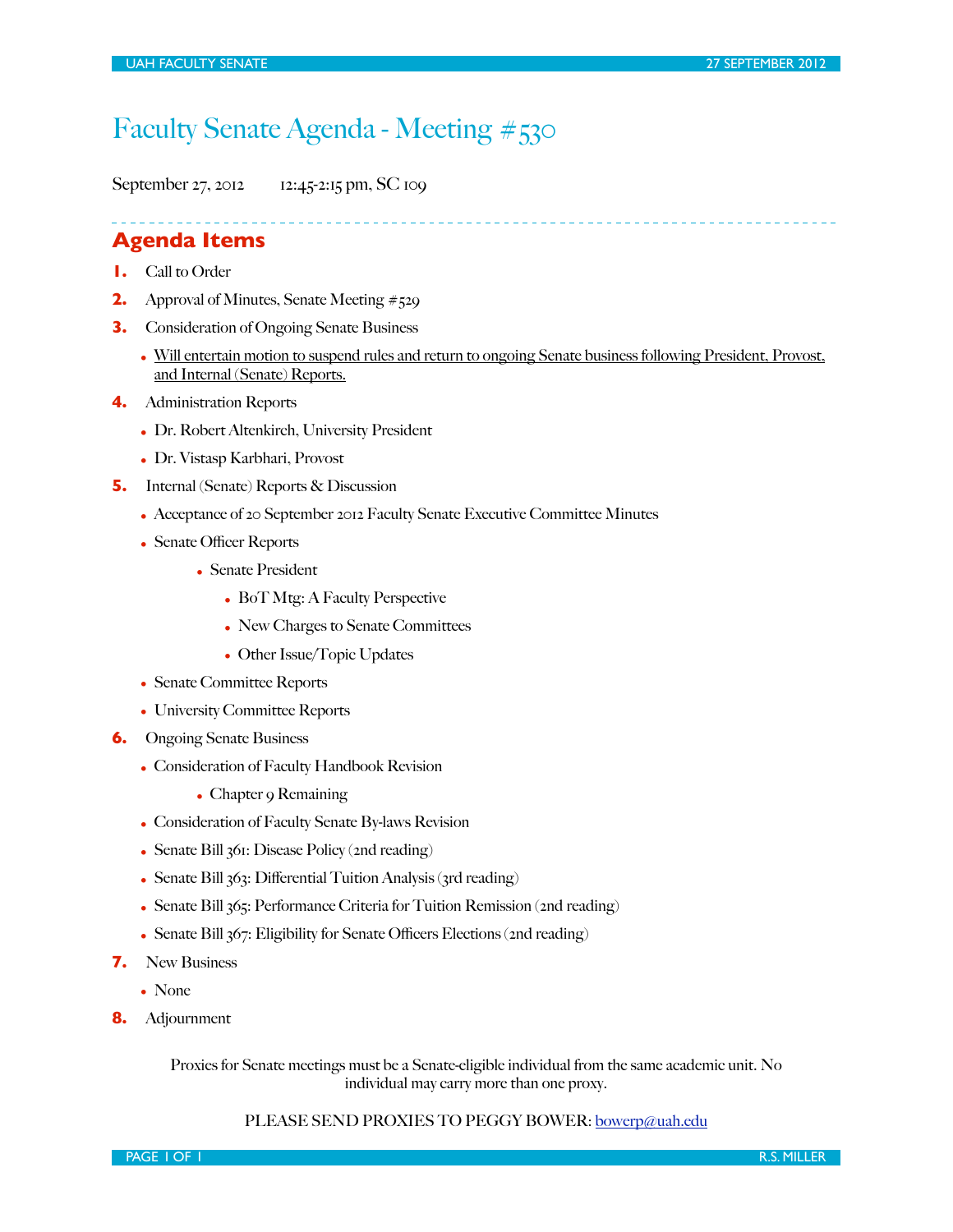

## **Faculty Senate Meeting 529 August(30,(2012 12:45 p.m. in SC 109**

*Present:* Chris Allport, Jeet Gupta, Charles Hickman, Keith Jones, Eletra Gilchrist, Derrick Smith, Angela Balla, David Neff, Kwaku Gyasi, Christine Sears, Carolyn Sanders, Deborah Heikes, Anne Marie Choup, Eric Seemann, Bhavani Sitaraman, Mitch Berbrier, Ramon *Cerro, Robert Lindquist, David Pan, Kader Frendi, Jeff Evans, Faye Anderson, Ina Warboys,(Marlena(Primeau,(Anna(Benton,(Peggy(Hays,(Philip(Bitzer, Luciano(Matzkin,( Carmen(Scholz,(Peter(Slater,(Tim Newman, Richard(Miller,(Claudio(Morales,(Leonard(* Choup, Jakobus le Roux, Nikolai Pogorelov, Vistasp Karbhari

Absent with Proxy: Jeff Kulick, James Baird, Sherri Messimer

*Absent(without(Proxy: Wai(Mok,(Mohamed(Ashour,(James(Blackmon*

**Guests: Robert Altenkirch, Brent Wren** 

**►** The **Faculty Senate Meeting number 529** was called to order at 12:47 p.m. by Dr. Richard Miller. Dr. Miller thanked the Senate Members for volunteering to serve. He stated he appreciated their involvement and would call on them throughout the year. Dr. Miller stated he wanted to have nice agruments, discussions and debates—he asked all to please speak up and represent your colleagues.

Dr. Miller reported we have quite a few items from last year's business. The Bylaws call for us to deal with those first. I will entertain a motion to approve the minutes from July. Motion to approve by Dr. Phillip Bitzer and seconded by Dr. David Neff. Minutes are approved. I will entertain a motion to suspend the rules in order to get reports from President Altenkirch and Provost Karbhari. Motion to suspend the rules by Dr. Jeet Gupta and seconded by Marlena Primeau.

**► President Altenkirch** welcomed everyone back. President Altenkirch showed an article in the Chronicle regarding the issue surrounding tenure and -time  $\frac{1}{\sqrt{2}}$  and talked about the retirement plan—and emphasized that it is voluntary. He went over the plan. The launch date is tomorrow. People who are eligible will get an email with documentation and instructions. It will also be mailed to the home of those eligible. There will also be an email to all faculty stating we are launching the program and if you think you are eligible and did not get a package go to HR.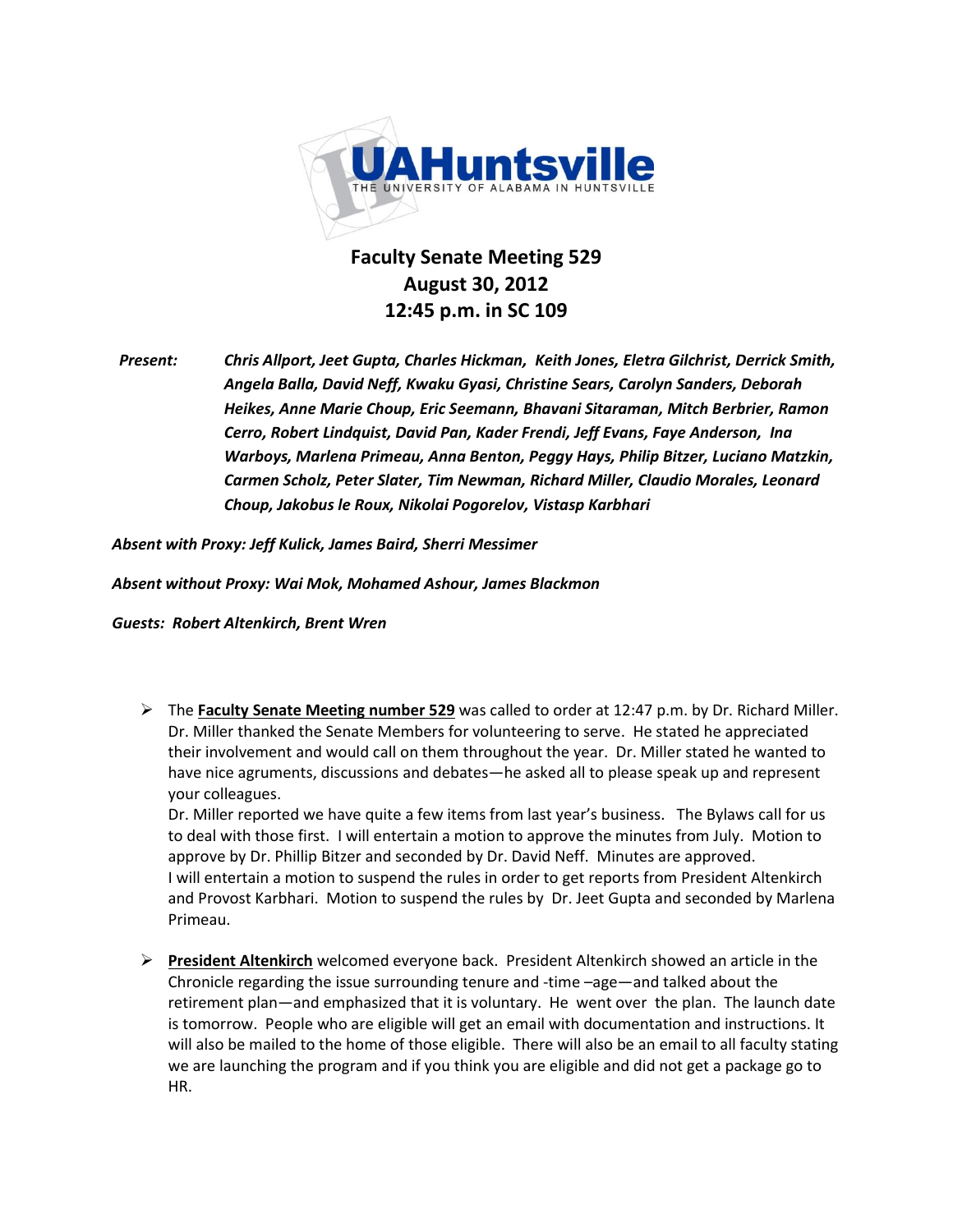Strategic planning is moving along. We have the steering committee and we have asked the committee to come up with task force members—we are figuring out how to convene the groups to work on tactics. Example is enrollment management group—tactics. Taking some information from Tuscaloosa. Recommend tactics review objectives. All is on line on the website.

We have hired a VP for Advancement Bob Lyon. He built and rebuilt Advancement at UTC and before that at Vanderbilt. He will develop a branding exercise first. He will outline how to use graphic identity and how to use graphics, etc. Letterhead design, font style, etc. There is a group working with a firm out of Birmingham. It is a marketing firm—they have worked to come up with preliminary graphics, etc. There will be 2 or 3 options. Graphic identity needs to fit on an app.) We will go into a signage activity on campus.

We are appointing John Cates to be Chief Compliance Officer. There are laws to comply with he will coordinate all activities. Bring all together who work on this and make sure we are working together. He will work with a newly hired Compliance Officer in the Systems Office -Director of Risk Management—the System Compliance Officer will coordinate with the 3 campuses. The positions are somewhat new. The regulation went into effect and we had to have the policy in place August 24. We took the NIH policy—developed it and put it in place as an interim. The Senate will have a chance to review the policy as we review and revise it—we had to get it in place on the 24<sup>th</sup> but there will be an opportunity to review. The policy was focused on those who do work with drug companies and their regulations—it will likely spread to other agencies.

Dean Smith was appointed as Interim VPR-He is from Texas Tech and Hawaii. Hawaii is somewhat like what we do -they also do a lot of DOD work. He has been on campus for a week and will be here more permanently after Labor Day -he will be here for 6-9 months. He will take a look at the organizational structure and how effective it is and how to deploy resources. He will look at ICR funds. The funds are divided and there is distribution unrelated to recovery. We have a Search Committee - showed that list. It is on the website. We have put out an RFP for a search firm—the responses were due this past Monday. There is a meeting being set up for next week.

Diploma—what is on it "degree"—according to ACHE—the degree is a Bachelor of Science not a Bachelor of Science in Chemistry. We have been asked why the area of study is not on the diploma.) Provost Karbhari checked into it and there is no uniformity and ACHE does not care what we have on the diploma. Provost office did an inventory of all programs we have. The inventory lists the degree and program. We are suggesting we can consider putting Master of Arts in Psychology. If we do this in December we have to move quickly. I asked Dr. Richard Miller to poll the Senate to say is it a good idea or not. If you choose to go this route we will print for those from the past and sell it to them.

Dr. Richard Miller asked about the email regarding the office of internal audit. Robert Altenkirch replied it is not new. Every institution has an internal audit function. We have a plan of audit so)that every office that handles financial resources is audited on a regular basis. They take a look at control—how many people spend money—they look at risk and make recommendations after the report. Whoever is in charge of the office responds. Internal control is to make sure we comply. There is a Board policy that states the memo is sent out periodically to state this.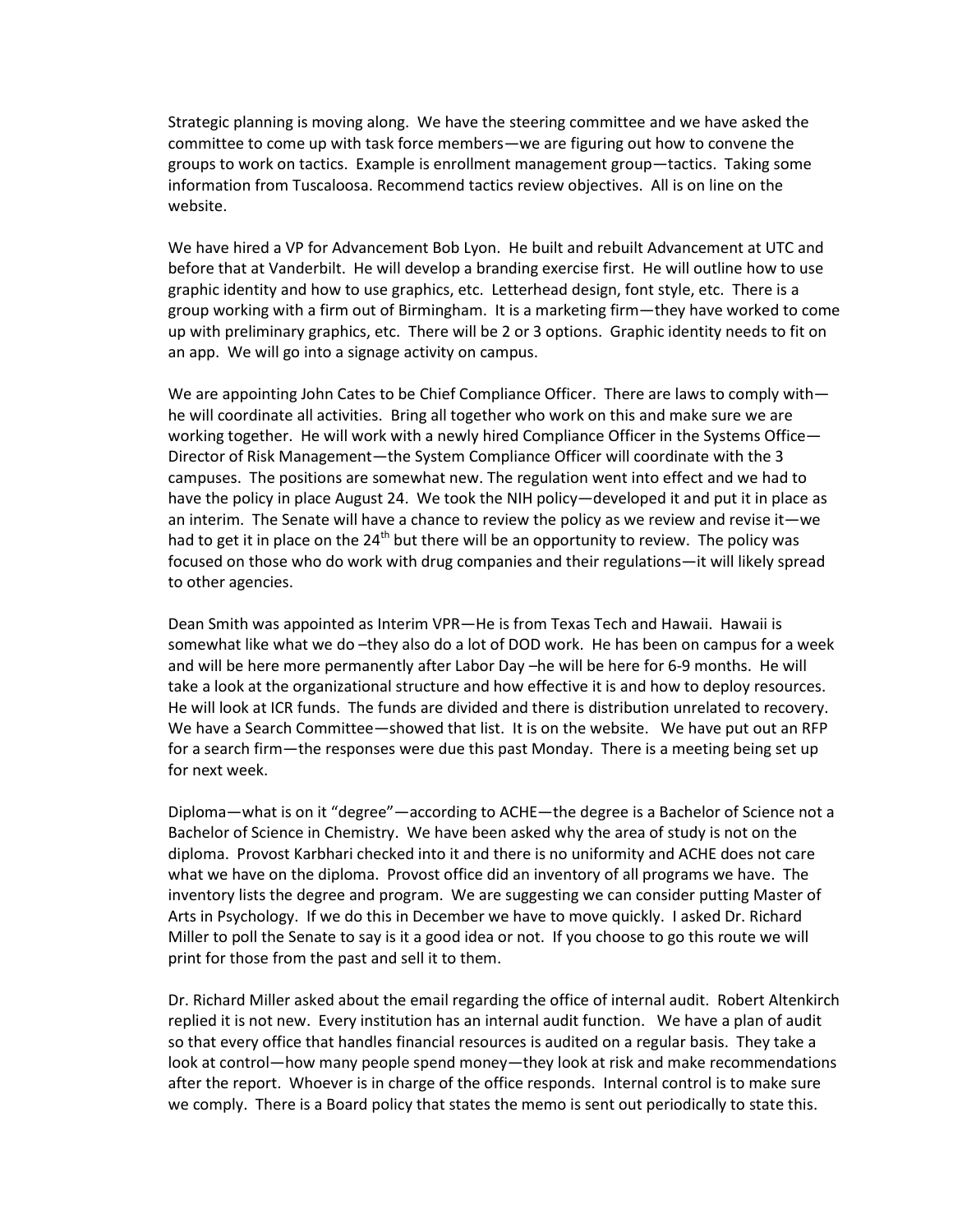Dr. Kader Frendi-asked what procedures and paperwork to follow for the diploma change. Provost Karbhari stated we are trying to look at Engineering — to do what they want we would have to go back to ACHE. That would change the name of the degree itself. What we were talking about here is just printing a diploma.

Dr. Mitch Berbrier asked if part of the signage around campus would include refurbishing existing signs or putting up better signs. Dr. Altenkirch stated it won't be just a replacement but they will do a redesign. Using Tuscaloosa's firm. Dr. Berbrier asked if there will be more directional signs.

 $▶$  **Provost Karbhari**—Welcome back—had a good start with installation, convocation, groundbreaking, and the picnic—it was good to see you there and the students enjoyed it. Thanked those who took part in WOW. There were Faculty in tents welcoming students.

There were about 32 new colleagues joining us across all 5 colleges.

Alan Constant will be joining next month as Director of SSC. He comes from the University of Texas, Austin.!

Some might have already met Dee Childs the new CIO. She is quickly coming up to speed. She is looking forward to meeting with faculty and coming up to speed and she will be upgrading facilities and upgrading AV equipment—this will take about 3 years—there will be a detailed program that she will share.

Enrollment is now best described as flat. Graduate enrollment is up undergraduate is down. We are looking at things to do in the future to affect it.

Dr. Richard Miller—in January or February asked about a new travel form issued asking about what the faculty member is doing with covering their class. Now we are looking at when does the semester start and when does it end. When we meet tomorrow-we will discuss this and how it will affect guidelines.

Center for Teaching Excellence - Senate passed a bill - I would love to see it go forward - have to discuss this and I would like to hear the views of the Senate and where we should go. It is a priority. It is not currently in the budget but we want to go forward—it would help address the needs of faculty and students. Not to say faculty are not good. Suggested–Senate said no–it came back and Ina Warboys was working on it.

Ramon Cerro-we need more faculty input with Search Committees-there is a lot of duplication. Dr. Karbhari stated the recent Search Committees did not have much duplicationwe received names from Deans and individuals were recommended from the Senate. We will look at broadening the Committees.

Search for the ISSO Director–The Search Committee has gone through an extensive list and recommended 4 to bring to campus and we are looking at that and will have open session and question and answer and will announce shortly.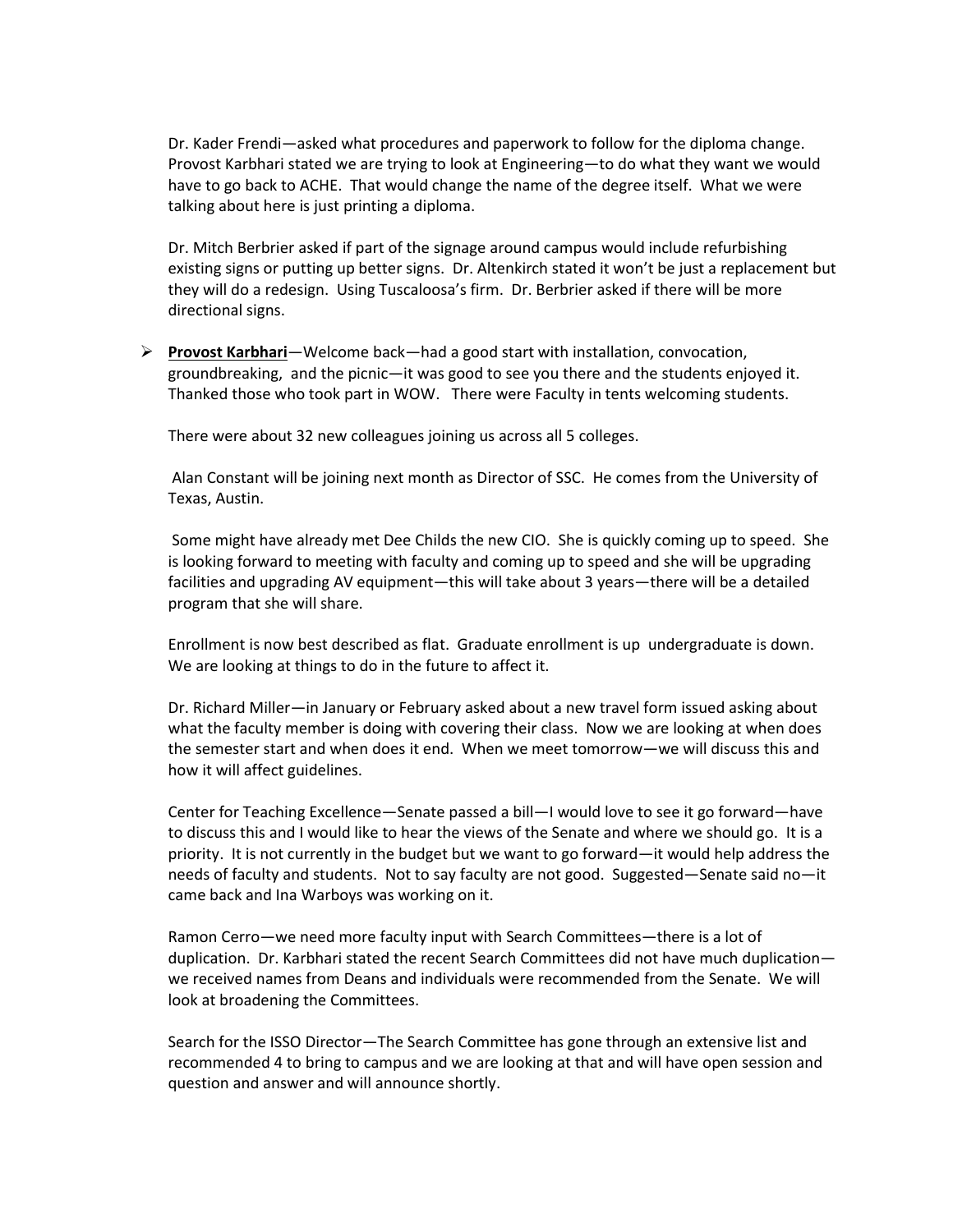There was a question of whether the 8% increase in tuition had an affect on enrollment. Dr. Karbhari stated we will look at a lot of data and assess. We will look at feedback from students.

The questions was asked if the CIO can fix it so that we only have one password. Dr. Karbhari stated she will look at that.

Carolyn Sanders—stated she is taking a course somewhere else and she took an ipad and they have public access-is it possible for that here. Provost Karbhari stated we are one-third through making buildings wireless and phase 2 and 3 will occur in fall. We had to remove a cable that went through charger village. We are one-third of the way through. President Altenkirch—wireless access for those here and public also? Provost Karbhari stated as we go to large numbers of people and open to the public we can quickly overrun the capacity we have put in place.

Dr. Robert Lindquist—stated that wireless input affects research—some bandwidth—Dr. Karbhari stated that is what Dee Childs will do quickly.

Dr. Richard Miller introduced himself as President of the Faculty Senate.

He stated that Dr. Tim Newman was President last year and that last year was a transition year and a difficult year for many reasons for many people. Being Tim's #2 and crying and talking over beer–I learned a lot from Tim. His calm way of dealing with administration and I consider him a friend and want to recognize him. Dr. Richard Miller presented Dr. Tim Newman with a plaque for his service as Senate President.

**Dr. Richard Miller's Report**—There are still open seats in the Senate—I will send a new membership list. There is one open seat in ECE. There is an at-large seat in Science. Dr. Tim Newman will run an election some time soon the at-large seat in Science.

Diploma issue-Dr. Miller conducted an informal poll-it was a voice poll-the degree and program–I will tell the President the Faculty Senate supports the decision to make the change on the diploma. They will give departments a chance to look at the list of degrees and programs and make sure it is complete.

Dr. Richard Miller stated that a few years ago I spoke before the Senate and asked "what do you want"---it was open ended and as we move forward I ask again "what do you want". We can answer this together. There might be 40 odd answers—but we want to see this institution as an elite public institution and values and scholarship for all. Dr. Richard Miller listed what he wants. There are 3 levels–recruitment and retention of students, fundraising and facilities, faculty and student success. Faculty connected to all. The President is planning for the university to invest in various programs. Groundbreaking, nursing, retirement, new V.P. advancement, these and other endeavors we hope will be successful. Faculty scholarship and success are relative to us and can affect others. Our scholarship and success is the key issue and at the heart of any institution. Without this we are Calhoun. For those of you who did not attend convocation the President only mentioned two or three successes. There are many more. Dr. Richard Miller mentioned Dr. Deborah Heikes, Dr. Clarke Rountree, Dr. Christine Sears-books, Dr. Max Bonamente-Physics, Dr. Tim Newman, Computer Science-highly cited journal publications. He apologized for not listing all. Imagine if these were communicated to the community and students when they visit. These are the kinds of things that get publicized and it makes a difference.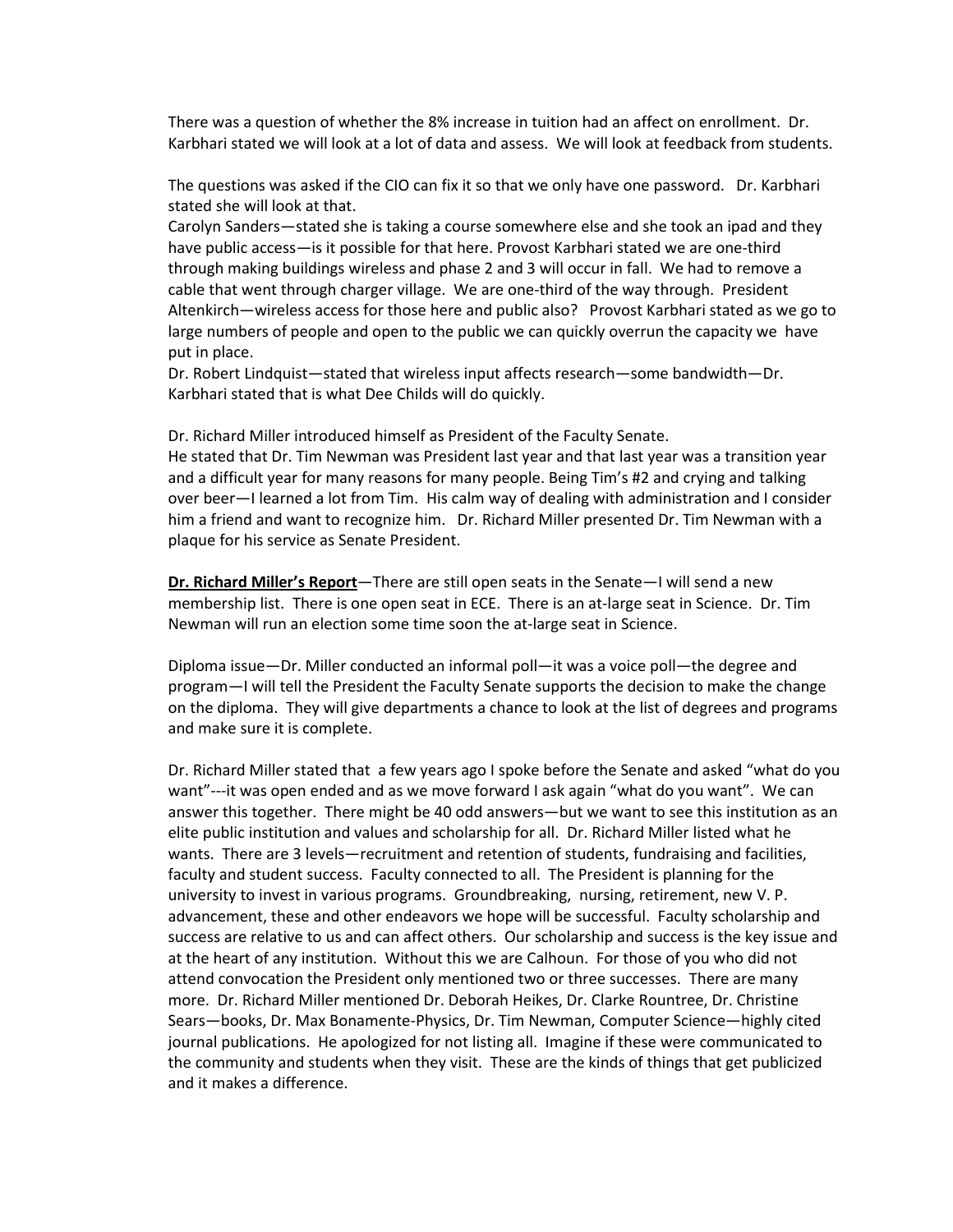I do have an agenda as President but I hope to get feedback and ideas from you.

Establish or re-establish the Senate in University operations with the -President and Provost. Solutions and projects for our success and that of the students.

Establish center for faculty excellence.

Annual evaluations for Deans not to punish but to improve.

**Ombudsperson** 

FARs—is there a better way to evaluate and communicate what we have done

Scholarship support-growing what we do.

If writing a book get release time

Interim VPR—met with him and he is very much in favor of transparency—this is a high priority Nonacademic decision making — outside sources.

Scholarship and support decisions.

Focus faculty minds rather than distract.

Show how we can solve problems.

Dean Smith identified teaching loads as prohibitive to research. Discretionary funding decisions on line.

Preparing for permanent VPR.

How best to communicate needs of faculty. Ad hoc Research and Creative Achievement Committee. Dr. Carmen Scholz will Chair the Committee–there will be one from each college, they will gather issues they can bring to the Interim VPR that will help all in scholarship. Cannot fix or address what he does not know about. If you want to serve send an email. He has written a book-I have ordered it.

Nursing building-fund raising to add extra floor so hospital training can be colocated. Tuition analysis – concern for increase – we are told we are 12% bleow national average--not sure how that is relevant. Enrollment flat—part time and full time. See how full time break out. Lastly make a note we have an AAUP chapter on campus–formed May 1 and has 14 members. Claudio Morales is President, Carmen Scholz is Vice President and Bhavani Sitaraman is Secretary and Andrée Reeves is an officer. This is another venue for sharing and facilitating success.

 $▶$  **Senate Committees** – Faculty and Student Development: Ina Warboys – we had one meeting to elect Chair. Working on teaching excellence—this is stuck in Administration. **Finance and Resources** - No Report

**Governance and Operations**—Jeet Gupta---elected a Chair.

**Curriculum** – Derrick Smith – will contact soon to set up the first meeting – focus on program changes and new courses. Talk about DL policy development-may have to bring to Senate **Undergraduate Scholastic Affairs**--Deborah Heikes-will meet with Brent Wren to talk about SSC and other issues.

**University Committees** – Dr. Miller reported there was a Search for new Director of the Library-surprised at the title-had a Dean prior to this-we consider this academic restructuring—The Senate should be given the courtesy of a presentation for comments—we went to the President and the Search is on hold until we meet with the Provost to see what motivated the change." Dr. Richard Miller and Dr. Mitch Berbrier will be meeting tomorrow. There was an issue brought forth from the Library staff regarding their own advancement. All currently are at lecturer status. They are highly trained and concerned that they have no room for advancement. This has lead to the loss of two of the most recent hires. We will address this tomorrow with the Provost and will report back.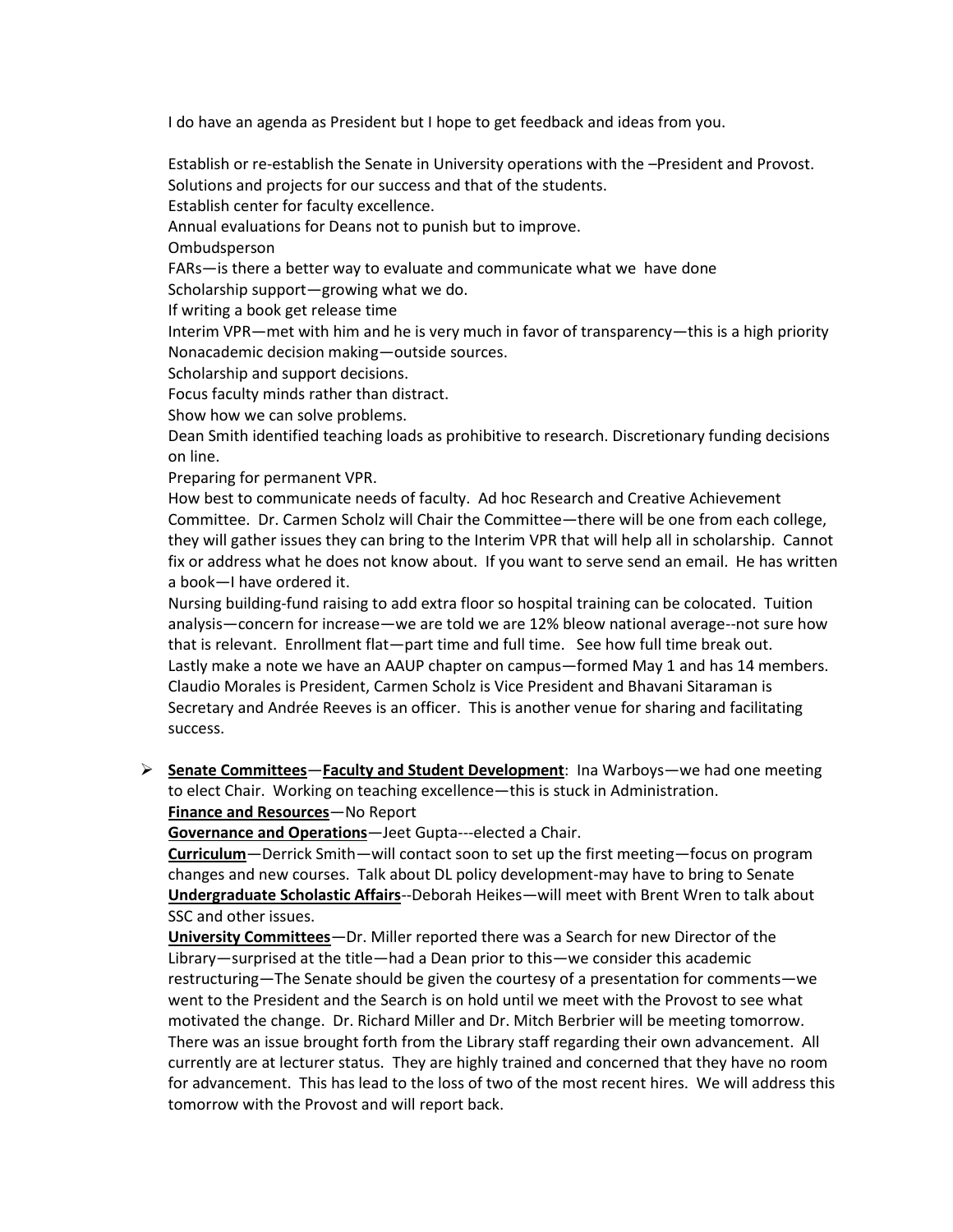We have **open Committee Seats**—will send an email out to see if anyone wants to serve—some require a vote by the Governance and Operations Committee to facilitate elections. Wai Mok and Richard Miller is sitting in on the budget planning committee that meets 6-8 times year and will communicate with you.

**BETA Review Committee**—anyone to report—something implemented all over the country to identify students, faculty and staff who might be a threat to others or themselves. There was a policy presented and passed a bill asking to be reviewed for confidentiality and abuse of system. Ramon Cerro kick off meeting end of July and then had half meeting-half committee-no meeting in two weeks-been about month.

Ramon Cerro asked have you been contacted regarding Search Committees-Richard Miller answered yes. With the two that have taken place I was contacted directly. One for the VPR. Richard Miller made the decision. The Library—did not submit names for that one—wanted to find what was happening before they start the search. Mitch Berbrier–gave president 4 names and he chose two. Ramon Cerro stated the same issue came up in BETA-two faculty from the Provost. Asking Faculty Senate to designate people on BETA–receptive to that. Bhavani Sitaraman-happy get to select, appoint, or elect but second issue is need understanding that if we have turnover-to be put on committee means representative and things shared back to colleagues, responsibility that we should adopt if put on it and will get around idea of having same people on committees. If have solution let's talk about at some point.

### $\triangleright$  **Ongoing Senate Business**—first item **Faculty Handbook Revision**—left with Chapter 9.

Has been long proceess—multi year—got most through. Consider each chapter separately standing rule in Senate if you have amendment or comments one minute to speak. Once complete each chapter then motion to accept as whole –if that passes—Handbook after formatting work will be forwarded to administration. If they have comments, changes, suggesting come back and we vote on those and once resolved then Handbook goes to the Board and requires approval. Effectively it is the contract by which we work. This president has endorsed it as such and will write preamble as such.

**Floor open for Chapter 9.** In midst of amendment to 9.16.1 and lost quorum. Dr. Neff distributed a change and stated he is doing this for Dr. Laurel Bollinger who is no longer on Senate. 9.16.1 her design of Summer Teaching - amendment in. Vote: Ayes have it.

9.16.2 – Summer Funded Research put in "also include" prior to the paragraph from 9.2 about research then add amendment. Dr. Nickolai Pogorelov–faculty engaged in summer research report in every hour they participate—cannot do anything except research—only service they could do would be after hours. Spend 8 hours on research. Carmen Scholz—academic research impeded by current administration with effort reporting—putting business practices on academics-treated as contractors. Cannot do service in summer. Ramon Cerro-OSP and VPR does not know the difference between grants and contracts. Contracts and grants does not know the difference. Robert Lindquist-have to do across all faculty. Christine Sears-funded research—through grants and contracts? Mitch Berbrier—puzzled—5<sup>th</sup> line down. Also concept of "light". Richard Miller stated I am not supposed to have opinion but will give information-in talking to Laurel Bollinger this stems from "are we employess during the summer". Set limits on what we are "required" to do not "volunteering". Potential that it is an unreasonable requirement. Jeet Gupta—change in wording—say "may be appropriate". 9.16—does cover. Not required—amendment. Peter Slater minor amendment say "might be or could possibly" and delete "extensive". Motion on floor—is there a second for the amendment. No second--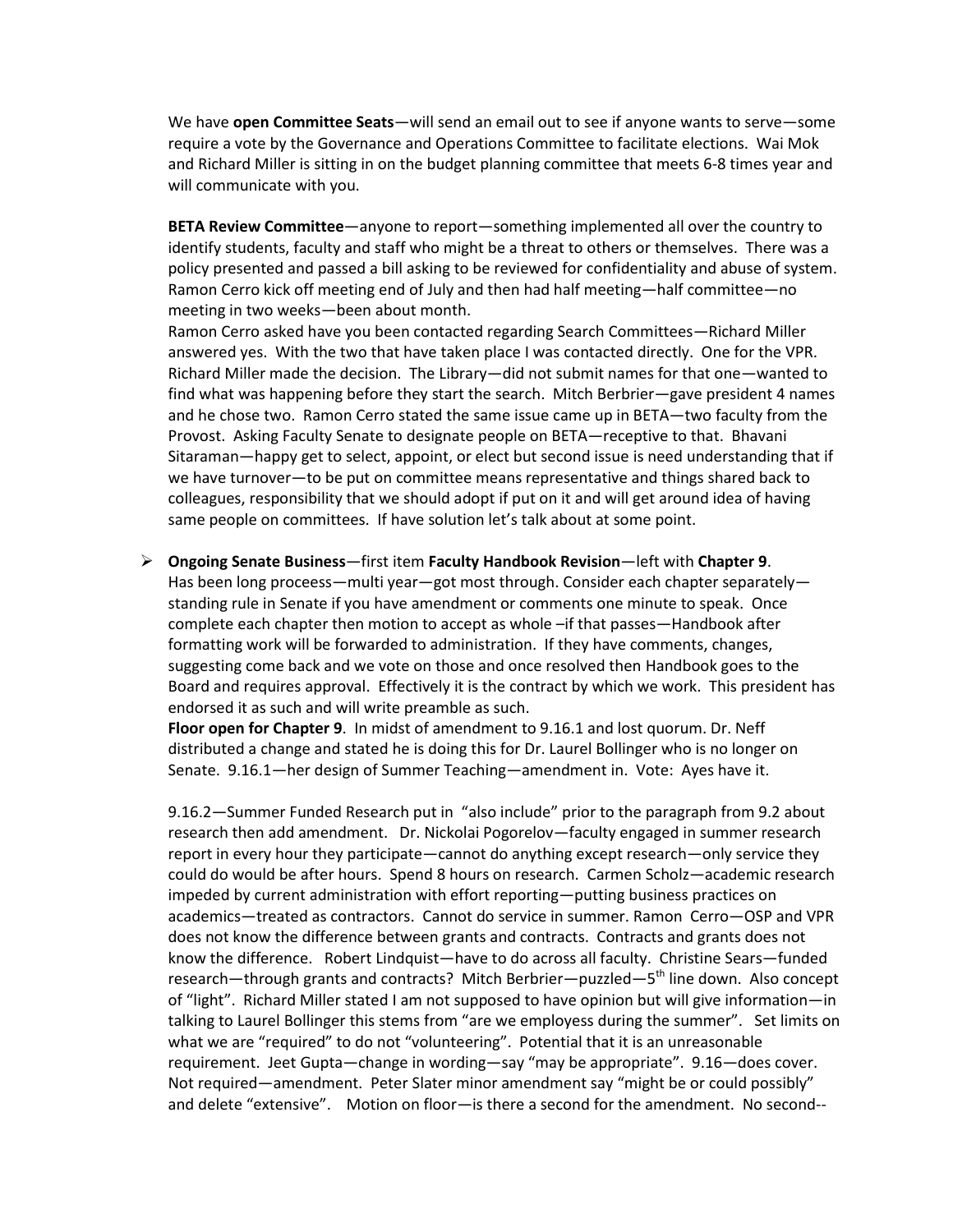Failed. Motion to change and add---made changes and proposed amendment. Nick Pogorelov suggesting change "appropriate" to "encouraged". Question of why needed. Concerned this opens the door to service and do we need it at all. Robert Lindquist -do we need at all. No second--failed.

 $\triangleright$  Derrick Smith made a motion to adjourn. Richard Miller stated we have reached the alotted time. Meeting was adjourned at 2:15 p.m.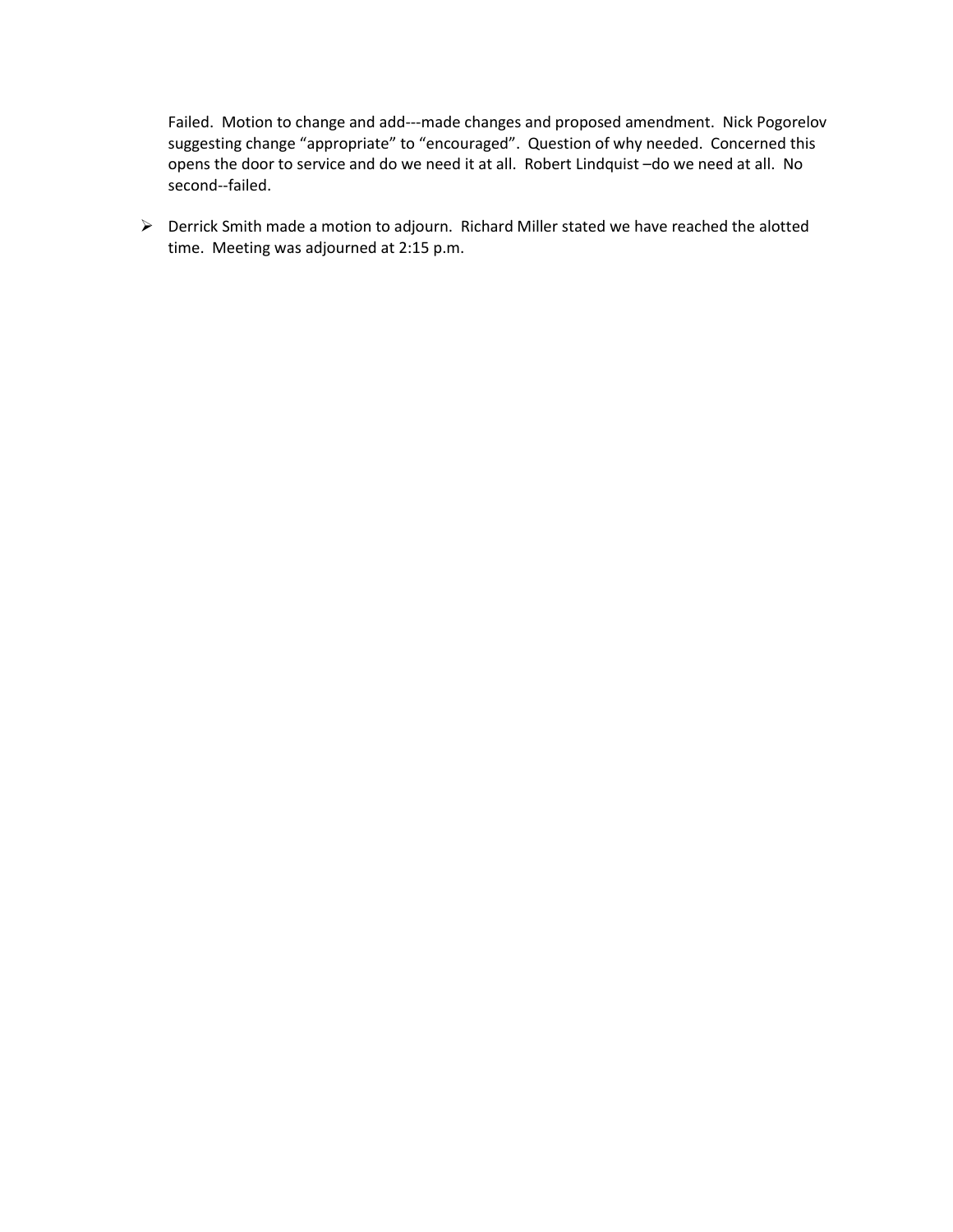

**SENATE EXECUTIVE COMMITTEE MEETING September&20,&2012 12:45 P.M. in SKH 369** 

*Present: Richard Miller, Mitch Berbrier, David Neff, Timothy Newman, Wai Mok, Derrick Smith, Deborah(Heikes,(Ramon(Cerro,((Sherri(Messimer,(Ina(Warboys,(Vistasp(Karbhari*

### **Guests: Robert Altenkirch, Brent Wren**

- $\triangleright$  Dr. Richard Miller reported that the President will try to be back by 2:00. We will do the other business first. Dr. Karbhari will join at 1:30.
- $\triangleright$  **Senate Reports**: Dr. Richard Miller reported he had nice a meeting with Dee Childs, the new CIO. She comes from LSU and has done alot of growing over the years and seems to have the right experience. Few things we talked about -stressed she wanted to maintain communication-willing to work on any strategic planning. Been here 4 weeks but has not set up weekly or monthly meeting-has not decided the best way to do that or what she is going to do. In the meantime Dr. Miller will serve as the liaison to her. If there are topics of concern let him know. She is on top of the wireless access issue. If faculty have issues he will take them to her and if she has issues for faculty he will bring them to you. Hope guests access will be in place soon. Dr. Richard Miller raised the issue of some departments that have no dedicated i.t. support-she was shocked by that. Different colleges and departments may have different needs. There should be dedicated i.t. support. Central computing facilities or infrastructure is another area for work. It is very expensive to do individually–fire control and environmental support. A campus wide back up system. Intranet 2 consortium using leverage to evaluate institutional solutions. Could take their stamp of approval and get campus wide backup system. Research computing support—investment in infrastructure for scholarly activity—not an investment here yet. She will look at this—requires millions of dollars. Wants to work with us on identifying faculty needs across campus from the i.t. point of view. Will ask Faculty and Student Development Committee to work with me and with her for figuring out what the needs are. Ultimately one of the things she wants is to identify a faculty member for 10% time in her office that is a liaison between the faculty and i.t. There are a number of positions left open negotiated 3 positions in her interview. Three positions looking to hire: Chief information security officer, - collaborative person, faculty serve on this search, director of academic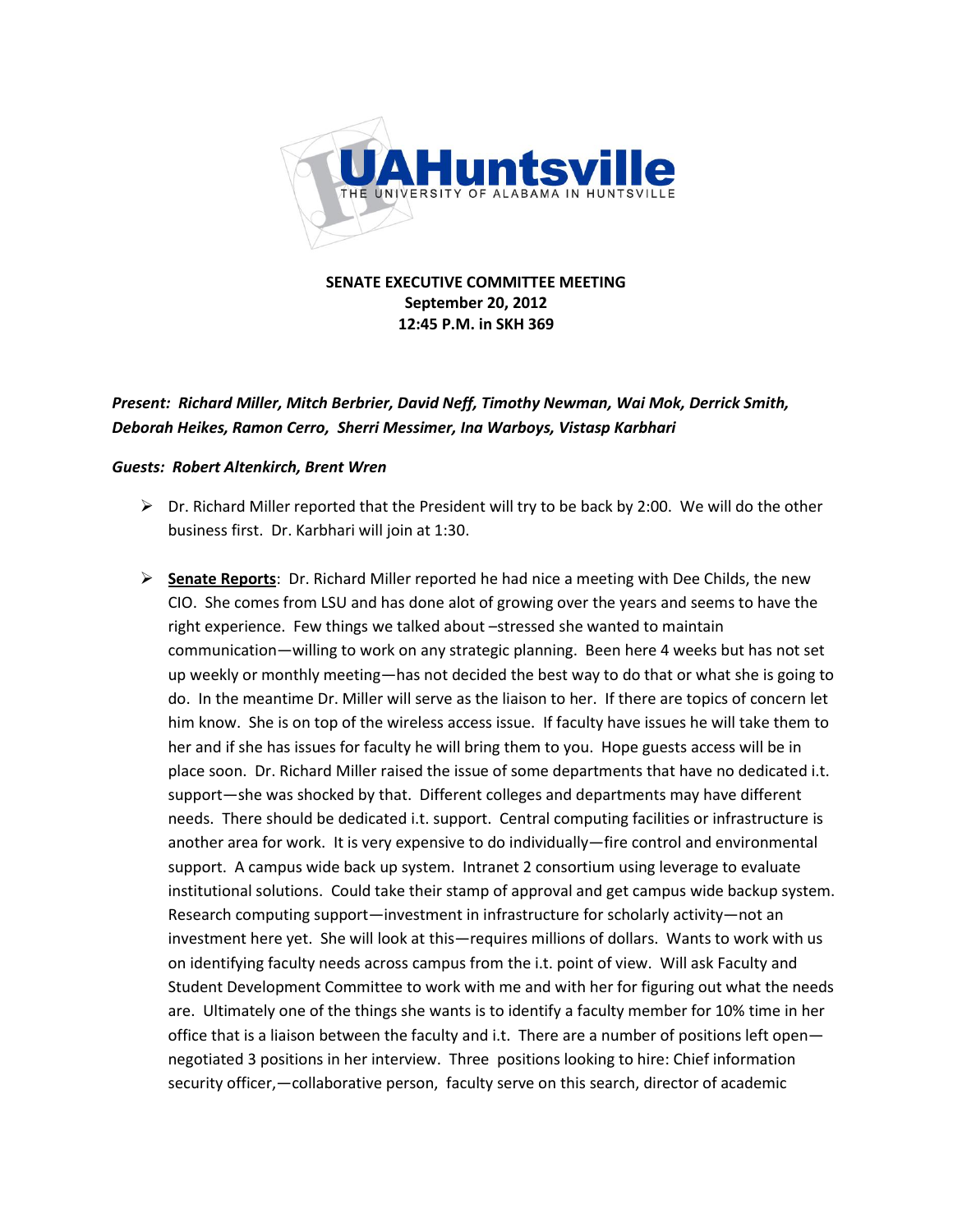technology—grow e learning, faculty serve on this search, director of network—may or may not want faculty on this search.

Library–August 31 Mitch Berbrier and I met with the Provost and we concluded that as a component of academic restructuring which is how we see this that one of things we tried to argue for is ranks and career paths for librarians and we made some linkage with those. The idea of going from Dean to Director– is that we have a single Library that is relatively modest. Deans of Libraries have multiple libraries they are supervising. Librarians have terminal degrees and there have been a loss because there is no career path. No library faculty meet the qualifications for Senate. We offered constructive criticism. The goal was to argue and motivate for a career path for librarians. This is politically a good thing to do. Implementation will wait for the selection of a new director. This delays things until after there is a new director. Dr. Tim Newman–I think the faculty in the library are our colleagues and we should represent them. The other angle is that all of us as researchers depend on materials being in the, library when, we need it and you don't always know what will be there. There was an unusual text in the library recently when my graduate student went there looking and it was there because one of the librarians realized it would be a valuable asset. Jack developed relationships with faculty and knew who was significant in the field because he knew who the movers and shakers are—they are specialist there and they get what we need—this would be an advantage of a career path as a tool to get good librarians and keep them. Dr. Richard Miller thinks the career path will happen. The President thinks we should have a structure for all lecturers. We tried to put this in the upper bound.

In the August 31 meeting we requested the Provost provide a proposal for the center for teaching excellence—we wanted to get the ball rolling there—start with his proposal that discussed issues, benefits, personnel, requirements and budget. Since it was initiated from the Provost Office we could go from there. We asked for a similar request for the analysis of the ombuds office.

There was an issue of a question of grades and Dr. Wren discussed a student complaint regarding + and - grading. This will go to Scholastic Affairs. Other schools do use this and when someone applies to another school (i.e. Medical School) they recalculate the GPA and it affects scholarships and fellowships. Deborah Heikes stated they did discuss this in the Committee and if someone wants to present a bill that is fine but the Committee did not see it going anywhere. The Committee does not see the need to draft a bill and if someone else wants to draft it that is fine and we may not hear anything. The Committee did not see it as an immediate issue. If it is not a bigger problem they don't think it is worth the Senates' time. It would take a long time to go,through Senate., Dr. Richard Miller stated he will raise the issue in Senate and see what happens., Dr., Heikes stated there have only been a couple of complaints.

We talked to Dr. Wren about BETA issues. Dr. Ramon Cerro stated there has been no meeting since mid-August.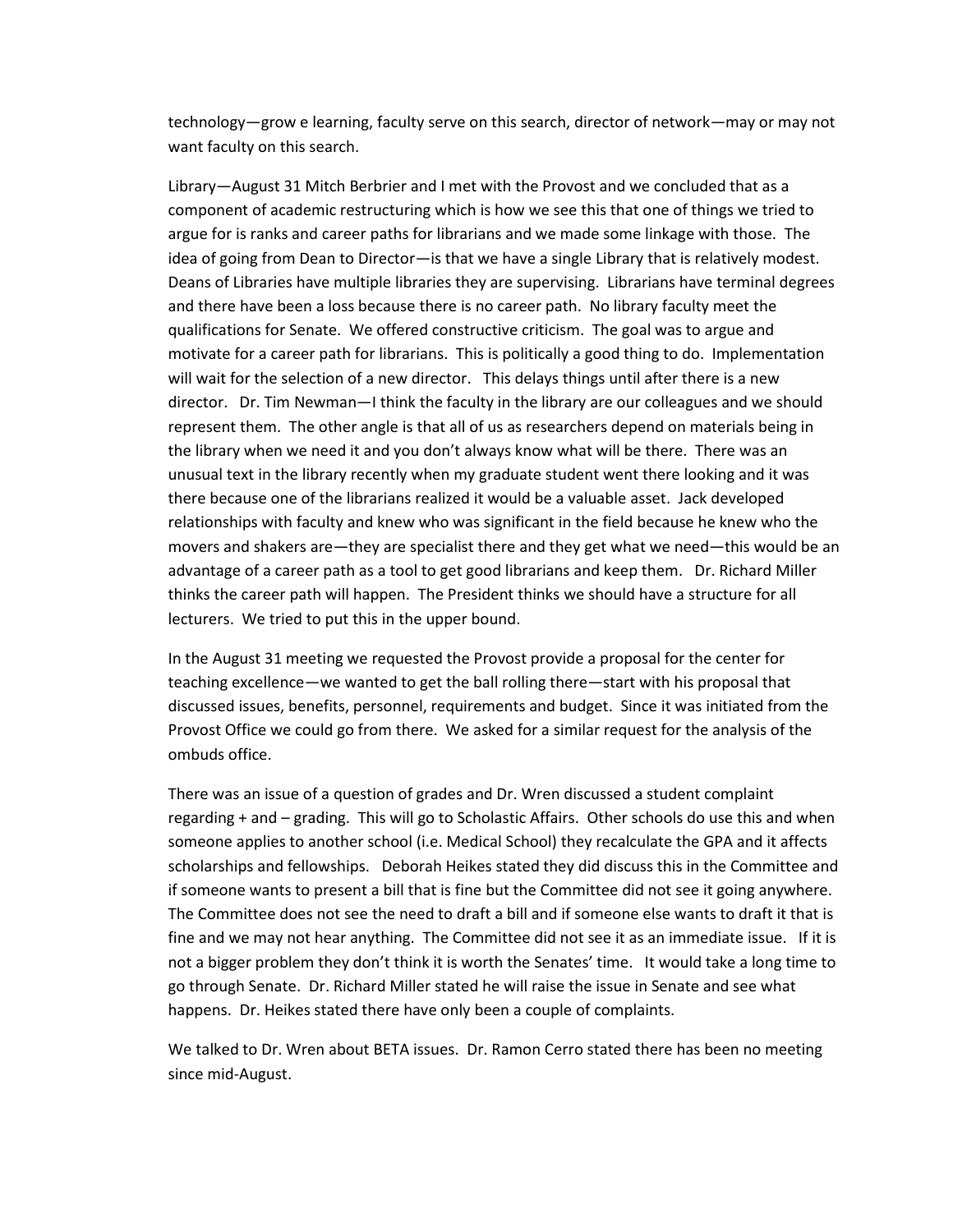Dr. Richard Miller stated that at the last Faculty Senate Meeting I said I was going to form an ad hoc Research and Scholarship Committee. This will aid to engage faculty and the new interim VPR to raise good and bad issues that may be hurdles for doing work and have him solve or give them in a report to the permanent VPR and the President. If you have issues please let me know and I will set a meeting. I hope there will be a report by the end of the semester from the Committee. The Committee is Carmen Scholz, Joe Ng, Jason Cassibry, Eric Smith, Peggy Hays, Xuejing Xing.

Dr. Richard Miller reported he went to the Board Meeting – there is not a lot to report, there was an approval for bonds, etc. UA and UAB had 14 named or endowed professorships at the meeting and UAH had none-this is a problem. There is a new System position-Director of Risk Management—this is to assist with efficiency and productivity so that best practices can be shared among campuses. I had a discussion with other faculty there–they loved Chancellor Witt when he was on their campus and now—they respected him. They shared that if we have a fear of bias, then you don't know him. They think he will be good for the System. Issues there were 3 sections in the minutes–conferences and symposia, student and faculty accomplishments-UAH had 11 items, 3 from Liberal Arts, had 9 from Nursing, 3 from Engineering, 3 from Business, 2 from Science. This is done quarterly—we know full well these numbers do not represent the faculty and student accomplishments. The Deans asks Chairs and the Chairs ask faculty. This is a problem. It is a communication problem. Research–there were 21 items related to research centers. There were 15 items for nonaffiliated faculty and 12 were from Chemistry. This is false. I will talk to the Provost and President and get criteria for obtaining these.

### ¾ **Committees:**

**Governance and Operations**: Dr. Sherri Messimer—we met a couple of times and we are in the process of attempting to get out a ballot for the Student Advisory Committee. We received 19 nominations-Dr. Jeet Gupta said this was too many and we should pair it down. All agreed that you cannot do that. You have to go with the nominations you have and develop a ballot. The ballot can go out tomorrow.

#### Dr. Karbhari came into the meeting at this point $-(1:30 \text{ p.m.})$

Dr. Richard Miller asked if all were amenable to halt to get the Provost and Provost Junior (Dr. Wren) to report. All agreed.

 $▶$  **Provost**—President Altenkirch sends his apologies—he is at Northeast Community College for a groundbreaking.

The frozen enrollment numbers show enrollment to be flat 7636 up by 7 from last year. There are 5882 undergraduates, we are up at the graduate level and down at the undergraduate level. We are going into FTE now. Full time are at about 76% for undergraduates and graduates are at about 38 or 39%. We will get exact numbers soon. Ray Pinner and Chih Loo are looking at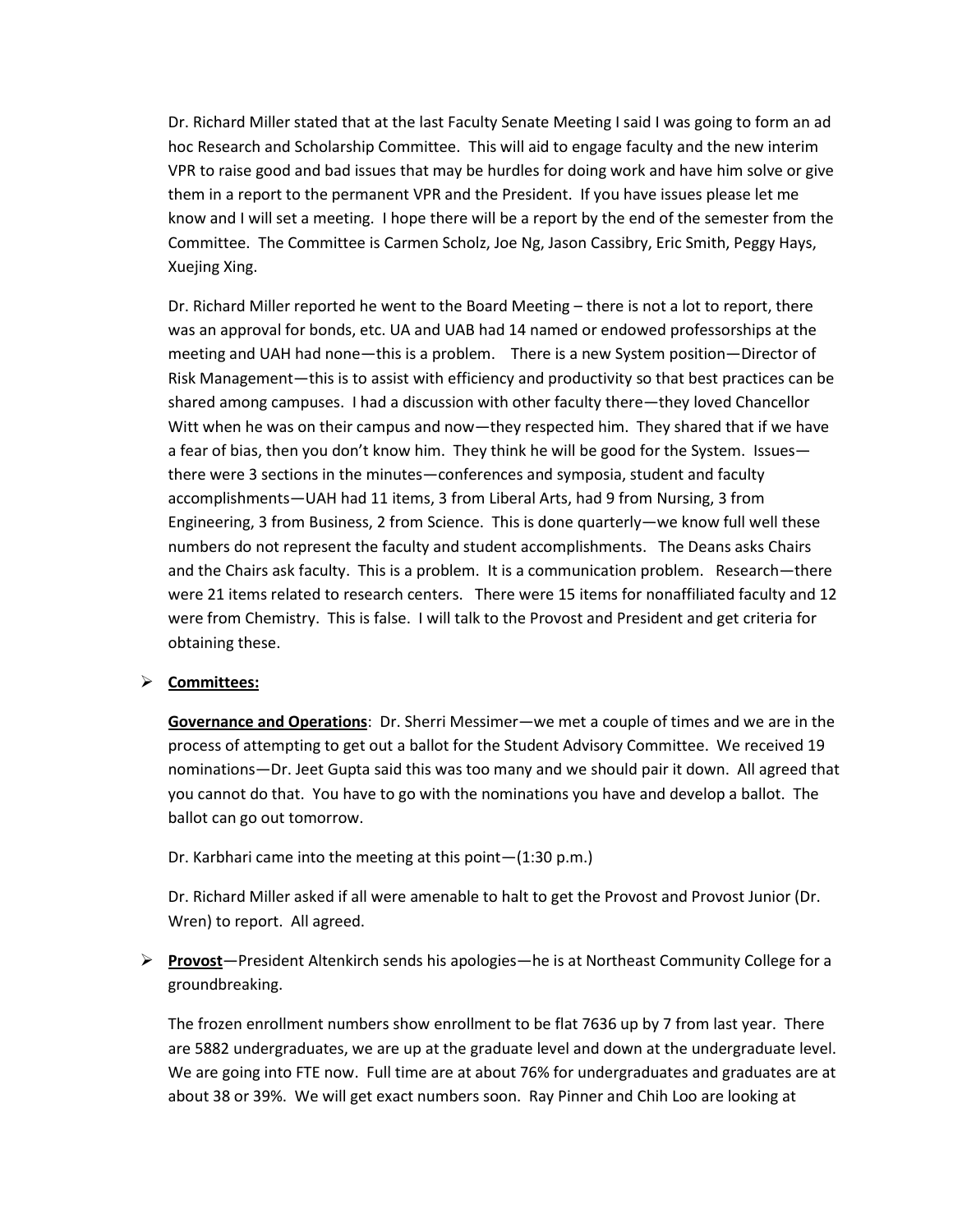models for incentives. If we give incentives how do we make up the loss? Will it work? We are looking at the information now.' Dr. Richard Miller asked if this is something we want to try can we implement it or do we have to go to the Board. If we approach it as scholarship we can do it. Otherwise we have to go to the Board. We have to figure out how to do it. We are simultaneously working with Calhoun and Northeast to sign MOUs to make it easier for them to come over here and finish. The ones ahead now are Nursing. Engineering and business are next. We will be working on this for all colleges as we go forward. There was a question from Dr. Tim Newman regarding whether there are some places in Tennessee that pay in-state tuition.' Dr. Karbhari responded that there are several counties in Tennessee that pay in-state tuition. It depends on the distance form here and what the Universities there offer. We are talking to all community colleges and we are looking closely at those that give us more and the type of students we want. Dr. Richard Miller stated that one thing people said regarding the agreements with students is: are they doing the general education courses at the community college. It may also be an issue of them matriculating here and still taking courses there. Dr. Karbhari responded that we are looking at the population that does not get admission here and are at a higher level there in courses. We might induce them from the beginning to look at themselves to be UAHuntsville students. We will not give them an incentive to go back.

At the ACHE meeting last week the BS in Economics and Computational Analysis and the Masters of Education in Differential Instruction was approved and will go to the Board in November for final approval and be in place in Fall 2013. We are hoping to have the cognate in Public History and the certificate in Foreign Languages and Global Engagement on the agenda for the Board meeting.

We are looking at diplomas and showing the degree and major. We hope to have it in place this year. Right now we are looking at the font size and if we can get it to the printer in time.

We are looking at robes for students and faculty and having more options available. We had one meeting and we will have another one next week and we hope to have information for the Grad Finale.

Chad Tyndale was hired for the Risk Management position at the System.

Alan Constant was hired as the Director of the Student Success Center–he joined on Tuesday.

Dr. Karbhari reported he met with the Search Committee for the Director of International Engagement—the Committee was not happy so we have extended the Search. Dr. Karbhari distributed a new recruiting piece from admissions - it is a travel piece used by the admissions recruiters. This is one that will be used for the next recruitment cycle.

Dr. Altenkirch entered the meeting at the point (2:00 p.m.)

Dr. Tim Newman commented that there was a book in the Bookstore that listed the 377 colleges you should attend and we are not in it. UA and UAB are there. Why are we not in it and can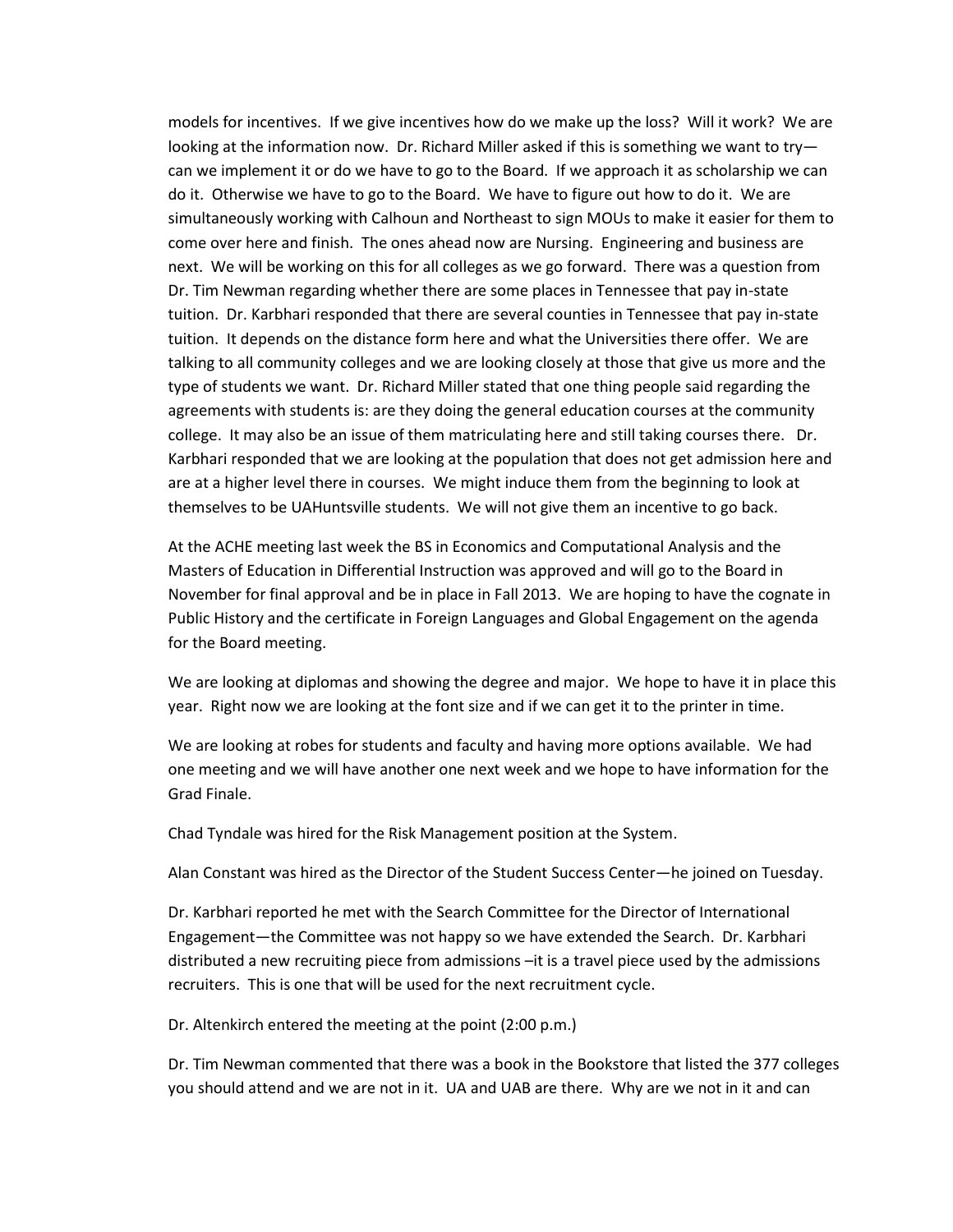anything be done to get us in it? Dr. Altenkirch commented that if it is the Princeton Review we have to lobby to get in. It is kind of tongue and cheek and the information could be old. He stated we will do some lobbying to see if we can get in.

Derrick Smith stated that some people are coming to him about parking and what are we doing about visitors and those who are parking at the fitness center who are members of the fitness center but unaffiliated the campus otherwise and they are getting tickets. Ina Warboys asked if there is any consideration for faculty or staff designated parking. We are starting the "Grab a Bike" program and will have stations at 7 points across campus. It is starting this semester and is free for students.

Richard Miller talked about the Board having the 3 sections with symposia, achievements and research and how it was very uneven. What is there does not reflect the achievements of the faculty or students. He stated I have never been asked to provide information. This is what the Board sees and they get a biased few of what is being done on campus. We need to find a way to advertise better the achievements of all across campus. Dr. Brent Wren stated as we approach the Board meeting, a note goes to the Colleges and Centers and asked them to submit information and they submit it and Carole compiles it. Dr. Richard Miller stated there is a communication issue somewhere. Maybe we can help do this through the Senate. Maybe we can lay out some guidelines on what achievements mean. Dr. Karbhari stated let's sit down and figure out what we can do. We used some Faculty forms on line for a while and we will look at doing that again. We have a program we are looking at implementing called Digital Measures-Activity Insight—that will allow faculty to put all their information on line and update and it ties into all the things we do and need information for including Accreditation information. Dr. Miller stated we need to try to impress the Board.

 $▶$  **President** – Dr. Altenkirch reported that we are working with the CIO on setting an Intranet. We will put stuff there that we don't want the public to see. We could post things like the retirement documents there. It would be internal working documents. There will be a button next to the "Directory" where the "Banner" button is for the "Intranet". The "Banner" button would eventually disappear. This will separate the public and private. We are going to consolidate the password issues when we go into the "intranet"—when we login there we are in. We will do a beta test. The Password issue will take a little longer.

Dr. Altenkirch reported we are making progress on the purchase of the University Place School. There were a few stumbles on the appraisal. The superintendent and I met and have a handshake deal and key members of the Board are okay with it and we are working on documents but it is not over yet. We want to get it all done in October with an Executive meeting of the Board. The Superintendent does not want to go into November. It is a strategic acquisition. I understand we have tried to get it for a number of years.

Dr. Altenkirch reported we are working with the Office of Sponsored Programs and the V.P.'s office pulling together reporting for management data and who is the fiscally responsible unit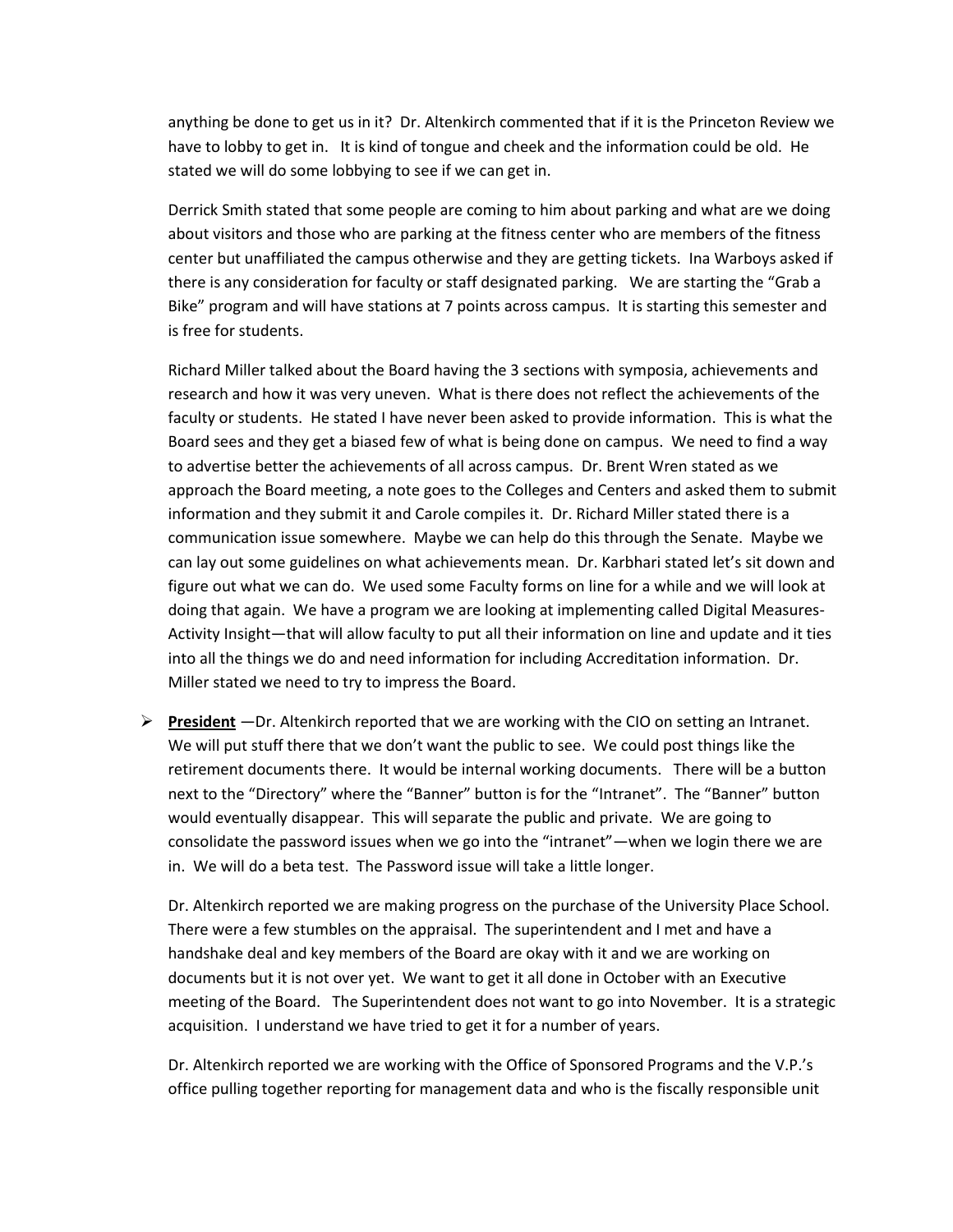and then the people (P.I.) responsible for the work. The data will show up in different places. These are awards and expenditures. This will give us a better picture of the distribution of work. The way we do it now makes it look like there is not much in the Colleges. We should have this done sometime this semester. WE are looking at distribution issues as well. The Interim VPR is looking at incentives and the distribution. There are different nuances on how it is distributed. The income is chopped unrelated to how it got here.

Construction is ongoing. I think on the parking there is one lot closed. This is not a tremendous loss. There was a question of "Do we have a solution for part time and volunteers". The Police are aware of events, etc.

The Retirement Incentive Documents are out—there was one error that is being fixed. There was an inconsistency in the document and exhibit b. It is being fixed and will be re-sent and we will add a FAQ document. The FAQ document is an accumulation of questions that we got and we added some. We will know how many will take advantage by February 1. Dr. Ramon Cerro commented that the release form is scary. Dr. Altenkirch responded that he has worked on these at other places and he has a copy from others and if you compared them you would think ours is tame. The release is a legal document and has language that is not warm and fuzzy but language expected by the court and attorneys. All of them are pretty much the same. There was some discussion regarding the \$22,000 earnings limit for retirees but this is not part of the payments for the retirement incentive. Dr. Altenkirch stated you can come back immediately and earn up to \$22,000 in some part time role of teaching, etc. if you are not in a supervisory role. The question we are trying to address now is a Chair a supervisory role. Faculty can come back immediately. We know that.

- $\triangleright$  Quorum was lost at this point so no voting matters could be considered.
- $▶$  Dr. Richard Miller talked about some new initiatives–He mentioned that the Governance and Operations Committee would bring a bill forth regarding the Faculty Appeals Committee restricting membership to tenured faculty-the bill would be from Dr. Jeet Gupta. Peggy Bower informed Dr. Miller that the Faculty Appeals Committee is already restricted to tenured faculty only.

Dr. Richard Miller talked about an annual review of the Senate Bylaws and restructuring the Committees of the Senate and the Executive Committee to bring it to something more relevant.

He will ask the Faculty and Student Development to assist with the CIO survey.

Personnel or Faculty and Student Development should look at the blurb on travel and covering classes. Faculty in general take a liberal view of covering their classes.

Some faculty have raised an issue or concern over what's counted as scholarship but is actually a signing bonus. This was an agreement between John Horack and a department chair to supplement a GTA stipend with \$5000 from research. This would be money used for non-